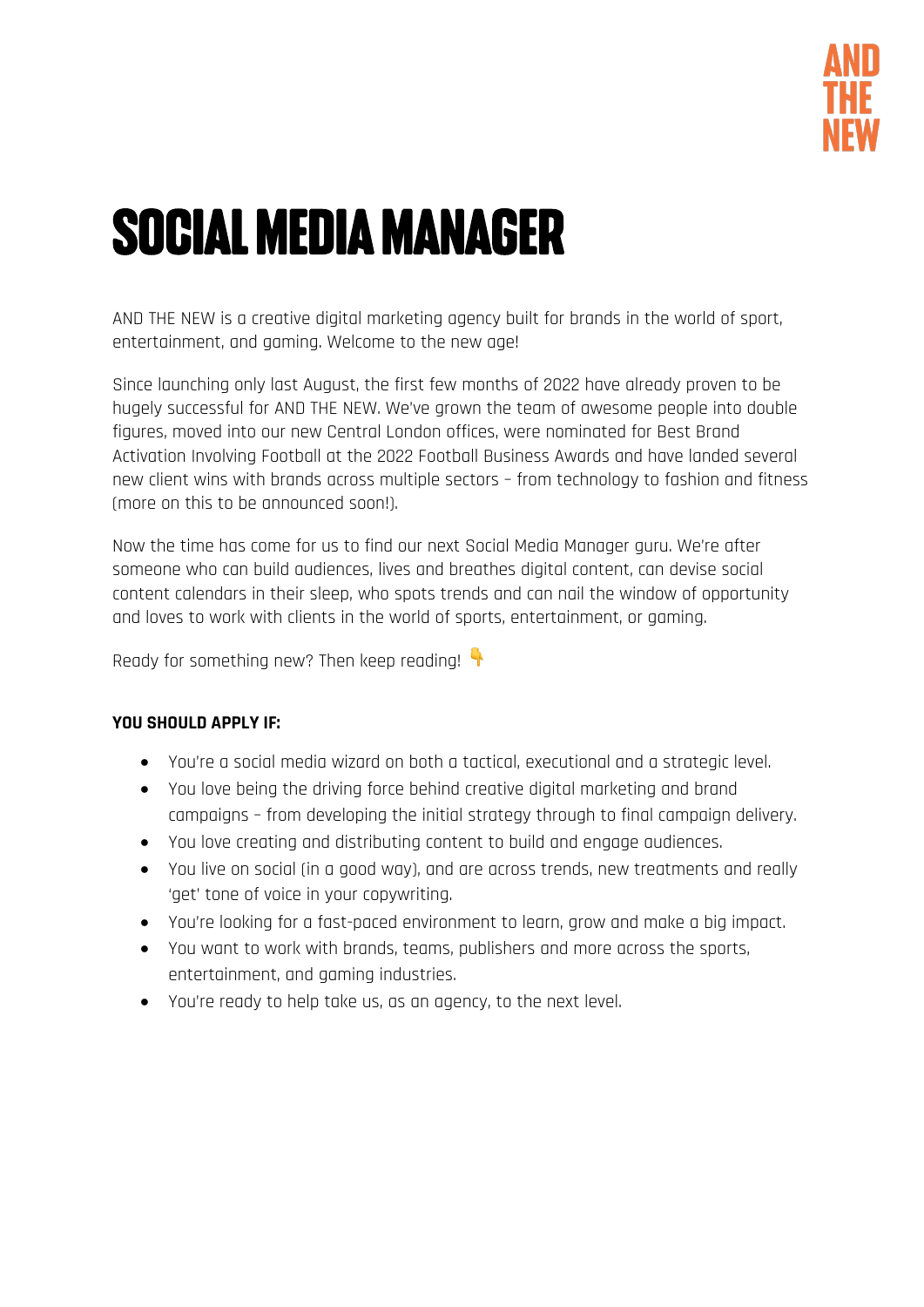

## **WHAT'S THE LOWDOWN?**

As our new Social Media Manager, you'll be helping to support multiple client account teams, working on campaigns and with brands across sport, lifestyle, fashion, gaming and even Fortune 500 technology brands. Yes, that could be everything from Premier League football to the League of Legends World Championships!

In addition, one of your core responsibilities will be to take our marketing as an agency to the next level across our social channels and beyond. We're keen to positively disrupt, thrive on being playful and be humble experts - and want you to be, too!

If you're looking for a role where you get to conjure up the some uber creative campaign ideas and be AND THE NEW's go-to social media presence, then this is the role for you!

# **RESPONSIBILITIES:**

- Manage and take ownership of AND THE NEW's social media and digital marketing channels, including our Instagram, LinkedIn, Twitter, TikTok and Website.
- Be responsible for the ideation planning, and creation of content across AND THE NEW's channels, from built-for-social hygiene content through to editorial and reactive content (utilising support from our in-house Design and Motion Studio).
- Support our account teams on the ideation and delivery of top-notch creative digital campaigns, strategies, and ongoing work for clients across AND THE NEW's portfolio.
- Develop and manage the social media content calendars for clients across the AND THE NEW portfolio, for brands and rights holders operating in Formula 1, the Premier League and Tier 1 esports.
- Proactively come to the table with new, exciting ideas for our clients that will help them achieve their objectives across social media and beyond.
- Ensure all projects are managed and delivered on time and to the highest quality.
- Analyse and report on performance across all social media channels, using findings to shape future direction of content formats, campaigns, and strategies.
- Identify opportunities to expand accounts and increase our impact and work collaboratively with senior members of the AND THE NEW team to realise those opportunities.

#### **DESIRED BEHAVIOURS**

- You see our values and you think "yep, that's a bit of me": we are PLAYFUL, we are DRIVEN, we are EMPOWERING, we are FORWARD-FACING, we are STORYTELLERS, and we are COMMITTED.
- You're driven to make a big impact across the industry, and consistently 'wow' your clients, the business, and even yourself!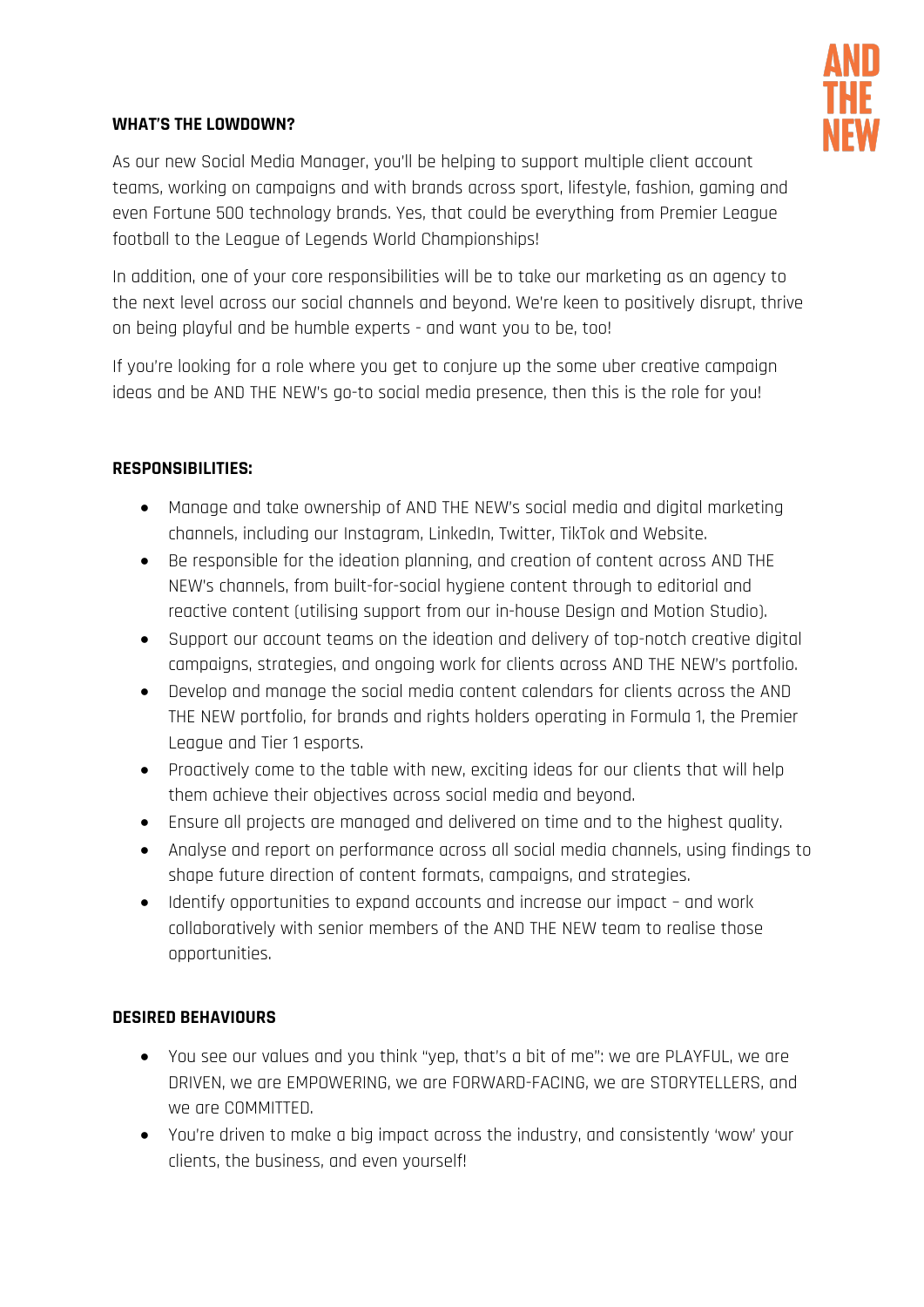

- Naturally curious and willing to learn.
- Desire to work in a highly-energetic, creative, and fast paced environment. You live and breathe new ideas!
- Comfortable with being accountable for all facets of your work from the results generated to presentation and shaping future improvement.
- You have passion for what you do above all else. We're in this industry because we love it, and we want to share this energy with the world.
- You thrive in a team culture, are playful at heart, and are driven to make a difference.

## **REQUIREMENTS**

- Ideally 3+ years' experience in this field (either across brand, agency, or rights holders) managing clients and other key stakeholders.
- Advanced knowledge of social platform fundamentals, methodologies, and techniques (including analytics, monitoring and publishing software).
- Experience in designing and implementing successful growth and engagement strategies across social media and other digital channels.
- Direct experience executing paid social media campaigns (experience across other areas of performance marketing is a bonus).
- A keen interest or passion in sports, esports, gaming or other forms of entertainment (yes, we want to know what you binge-watch on Netflix).

# **FUTURE DEVELOPMENT**

- At AND THE NEW, we're on an aggressive growth journey. We're looking for somebody to join us on our venture from the beginning with the opportunity for rapid progression through the ranks. We believe in empowering through opportunity!
- By committing to us, we're committing to you. We'll make sure you have the environment and tools required to deliver the most amazing results possible and grow on a personal and professional level.

#### **BENEFITS AND SALARY**

• Salary range £30,000 – £35,000 (dependant on experience).